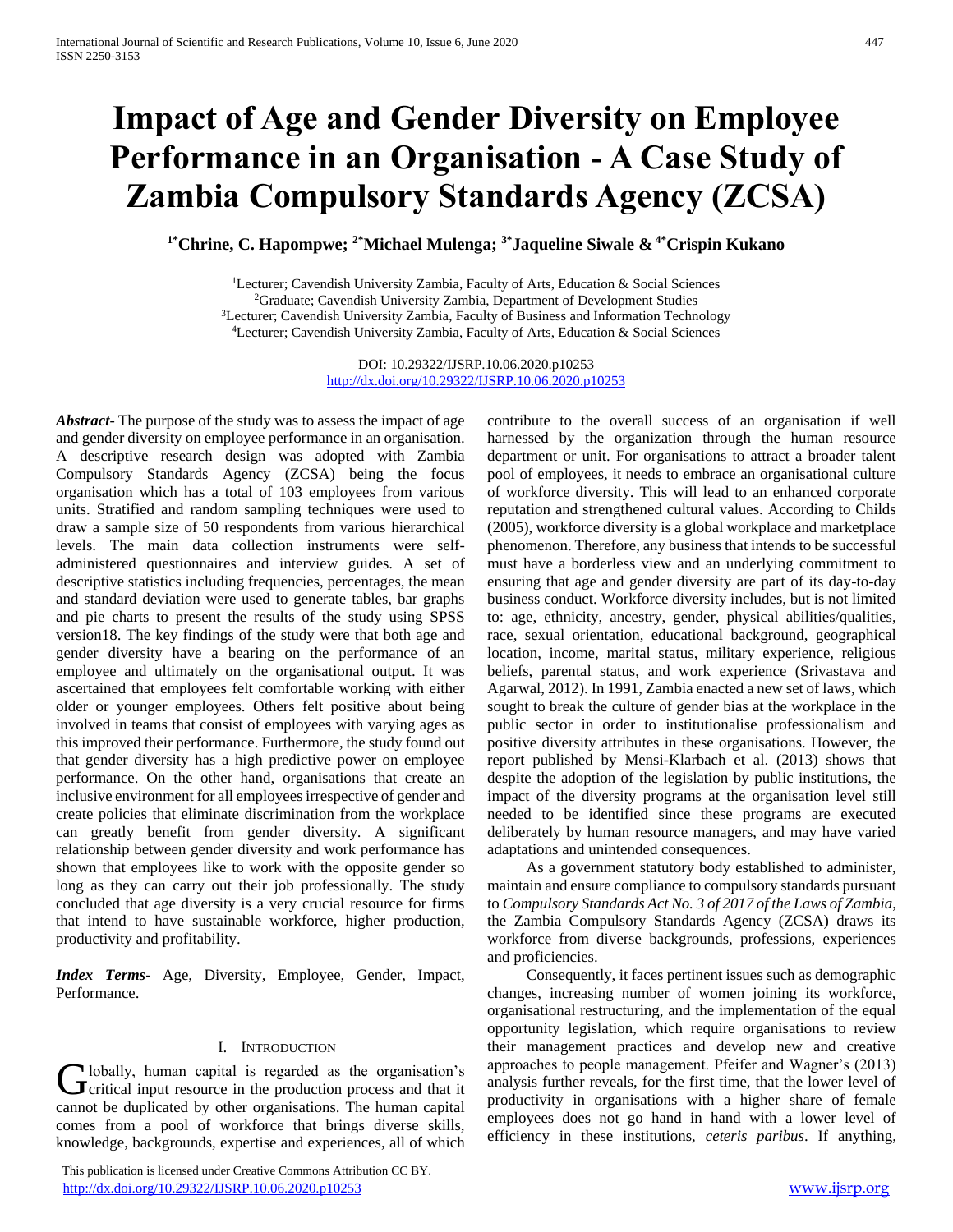efficiency is (slightly) higher in firms with a larger share of female employees. This finding might indicate that a lower productivity of women is (over) compensated by their lower labour costs, which in turn might indicate general labour market discrimination against women or lower reservation wages and less engagement in individual wage bargaining by women. Although previous studies by Cardoso et al. (2011) for Portugal; van Ours and Stoeldraijer (2011) for the Netherlands; Göbel and Zwick (2012) for Germany, Ogendengbe and Rebman (2012) for Nigeria, have analysed firm productivity and the productivity-wage gap, there is no known study especially in Zambia that has explicitly analysed the effects of age and gender composition of the workforce on organisational performance. Therefore, this study was undertaken for the first local evidence for direct links between workforce composition and organisational productivity.

#### *1.1. Problem Statement*

 Diversity has inherent challenges in terms of conflict among gender and age groups. Conflict arises because of distrust and lack of confidence among group members. A better understanding of the determinants of the effectiveness of teams has, therefore, become increasingly relevant. One of the potential determinants of the effectiveness of a team is its diversity. Gender equality is one of the 17 Global Goals that make up the 2030 Agenda for Sustainable Development as more and more women are being drafted in the workforce while the retirement age in Zambia has been moved from 55 years to 65 years under the Statutory Instrument (SI) Number 63 of 2014. Currently, each year, new young workers are entering the workforce while few old ones are retiring. This denotes a huge shift in the workforce, often resulting in showcasing key distinctions between the different generations as well as different perceptions among each group. By 2025, millennials will make up 75% of the workforce, and they are changing the work culture (Gupta, 2013). Employees from other generations may have difficulties adapting to changes in the workplace and the work culture that the younger generation are bringing about. In larger organisations, there are more diversified age groups, from teenagers to senior citizens (Göbel and Zwick, 2012). As a result, cliques and social circles are formed, and some workers are isolated from the team thereby affecting individual performance. There may also be times that workers from different generations may disagree on how things should be done.

 To maintain teamwork and collaboration by creating an open communication culture within an establishment to help bridge the gap between generations is a daunting task for any organisation. From literature review (Ozemenbhoya et al., 2012; van Ours and Stoeldraijer, 2011), it was discovered that only very few studies on workforce diversity and its relative impact had been conducted in Africa, precisely Zambia. Few of such studies that exist have failed to provide detailed examination of the impact of workforce diversity on employee performance. For instance, Mbilima (2016) reports that, "women represent 27 per cent of the urban utilities workforce, a comparably high figure, but until recently it was difficult to tell whether women truly participated in decision making to gauge their impact because this was not reported on." Emphasis was usually put on the number of women in the sector although this too used not to be included in the regular reports produced on the sector. Without such information, assessing the results of various gender mainstreaming activities

 This publication is licensed under Creative Commons Attribution CC BY. <http://dx.doi.org/10.29322/IJSRP.10.06.2020.p10253> [www.ijsrp.org](http://ijsrp.org/)

will continue to be challenging. Consequently, NWASCO – the Zambian regulator – took the progressive step to report on female participation in water utility companies. The 2015 Urban and Periurban Sector Water Supply and Sanitation Sector report found that, of the total staff in the sector, 83 per cent were men and 17 per cent were women. Therefore, this study seeks to examine empirically and theoretically the concept of workforce diversity in terms of age and gender and its impact on employee performance at ZCSA.

## **1.2. Study Objectives**

#### **1.2.1. Main Objective**

To assess the impact of age and gender diversity on employee performance in an organisation.

#### **1.2.2. Specific Objectives**

- (i) To establish the impact of age diversity on the performance of an employee.
- (ii) To ascertain the impact of gender diversity on the performance of an employee.
- (iii) To determine to what extent workforce diversity influences organisational performance.

#### II. THEORETICAL REVIEW OF LITERATURE

#### **2.1. Impact of Age Diversity on Employee Performance**

 Gupta (2013) had shown that there was no distinct connection between age and work performance. Performance decline is more likely due to skills obsolescence than declining mental capabilities. It is observed from many studies that older employees are as productive and skilled as the young. The decline in work performance with age if any can be compensated by superior performance in other areas, such as an individual's job experience and problem-solving skills (Tempest et al., 2002). There were also positive stereotypes about old workers that they were seen as being more dependable, experienced (Finkelstein et al., 2000) and wiser (Kogan and Shelton, 1960) than younger workers. Thus, the cost of age heterogeneity may be compensated with its potential benefits. By having employees of different ages, a firm can form and maintain better relationships with customers from different age groups. A *heterogeneous* age group of employees would, therefore, be more productive than a homogeneous age group (Williams and O'Reilly, 1998; Zenger and Lawrence, 1989). Innovative and creative tasks are associated with more complex problem-solving requirements and low levels of standardisation. This is where the benefits of heterogeneous competencies may outweigh the losses due to standard communication problems. The conflicts can lead to enhanced group discussion, a better analysis and better solutions for challenges and problems. Hence, age heterogeneity may increase performance in creative tasks (Richard and Shelor, 2002). In accordance with this rationale, Gupta (2013) found that a positive effect of age heterogeneity on organisational productivity for firms engaged in problem solving tasks. Another benefit of greater age diversity is that it tends to counteract the dominance of one particular age group and its organisational problems. A homogeneous age group might reduce the career options and promotion based incentives in the organisation and hence would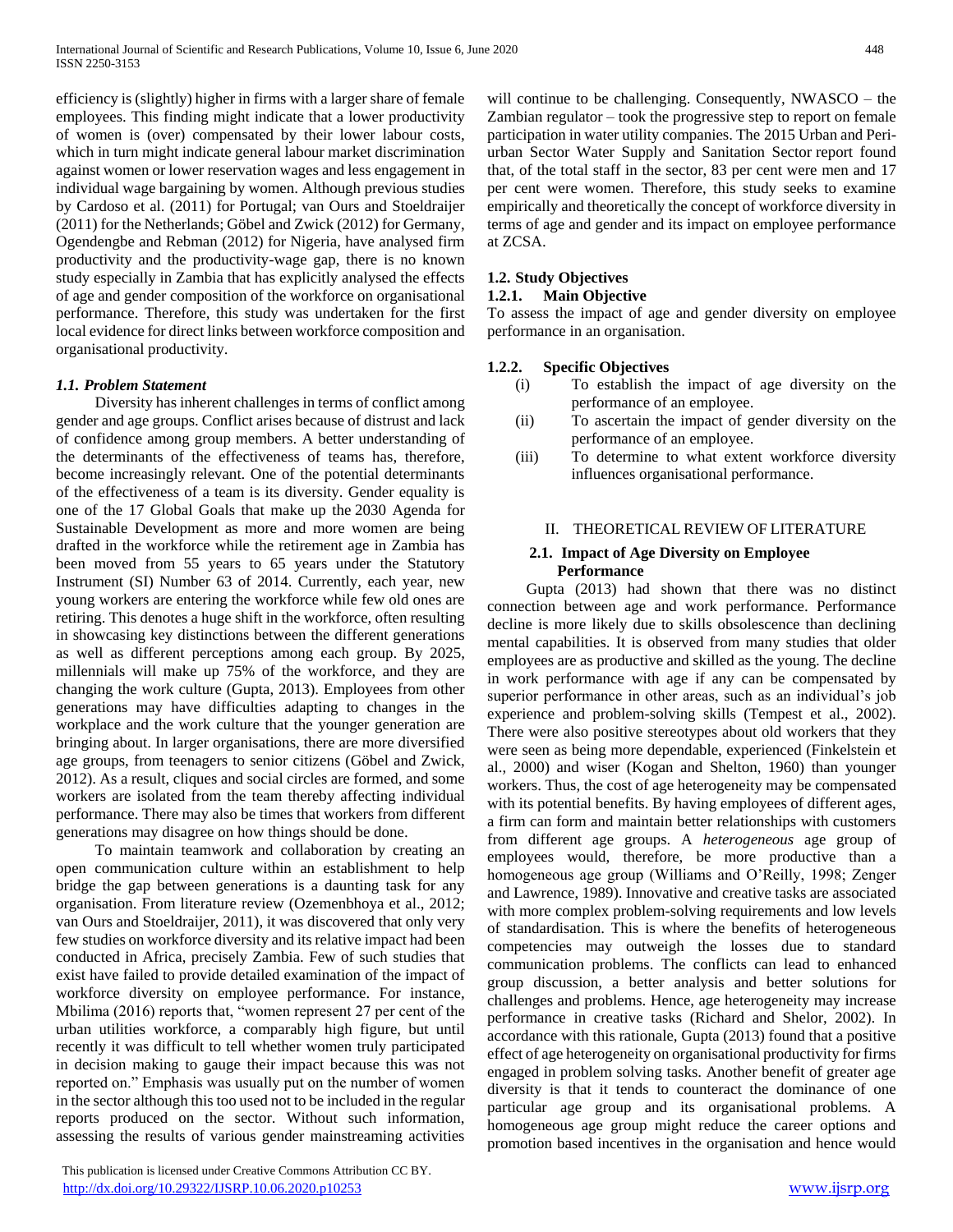increase the turnover of employees. Thus, age heterogeneity is also necessary for an efficient in-house distribution of implicit knowledge and for increase of productivity due to promotion based incentives (Pelled et al., 1999).

 However, Lazear (1999) found out that the advantages of age diversity can be gained only when organisations overcome the additional communication costs and issues related to emotional conflicts between them. Bacharach et al. (2009) argued that age heterogeneity can negatively affect employee productivity due to differences in values and preferences of distinct age groups. The generation gap leads to frequent conflicts between the workforce (Lau and Murnighan, 2005; Pitcher and Smith, 2001). Crystalline intelligence (wisdom) can be substantially improved through work and life experience and may, therefore, increase with age. Wisdom continuously increases until the age of 50 and remains stable for the age of 70 to 75 and then starts declining (Baltes et al., 2005). Elderly people with the help of their wisdom make more realistic judgments about situations and scenarios than younger people (Charness and Villeval, 2007). Thus, ageing negatively impacts cognitive speed but positively influences experience and wisdom (Baltes et al., 2005; Sternberg and Grigorenko, 2005). Spitz-Oener (2006) states that wisdom does not decline with age and older workers generally have a comparative advantage over younger workers in judicial tasks. The wide research conducted on medical, psychological and economic fields suggests that old and young employees possess different skills and abilities (Johnson, 2005; Skirbekk, 2005). The competencies and capabilities of old and young employees vary depending on their occupational field and activity. It can generally be assumed that depending on the type of task, individual productivity declines with age. Jehn et al. (1999) had shown that the differences in age, race and gender may have become less relevant and less important over time as group members cooperated with each other and spent a substantial amount of time performing together in specific contexts. It is clear that diverse group members are given sufficient time to embrace and capitalise on their differences. Unlike gender diversity, organisations rarely undertake initiatives to increase age diversity. Traditional age distributions within organisational structures **(**younger at the bottom and older in the middle and top) were derived from hiring employees at a young age and retaining them through most of their working life.

 Furthermore, Childs (2005) had revealed that there was no distinct relationship found between age diversity and work performance. It has been observed from numerous studies that more old employees are as productive, profitable and skilful as young ones. Therefore, a heterogeneous age group of employees would be more creative, dynamic and gainful than a homogeneous age group (Williams and O'Reilly, 1998). Complimentarily effects emerge when collaboration in a group enables individuals to be more productive than when working on their own. Hence, the benefits of age heterogeneity are based on additional productivity effects that arise due to interaction among individuals of different ages with differing skill profiles, differing perspectives and perhaps also different personality traits.

## **2.1. Impact of Gender Diversity on Employee Performance**

 Workforce gender diversity is increasing in countries all over the world (International Labour Office, 2007). For example, women's representation in the United States civilian labour force has increased from 29.4 percent in 1950 (U.S. Census Bureau, 1970) to 46.3 percent in 2006 (U.S. Bureau of Labour Statistics, 2007). Similarly, women's representation in the Australian labour force has increased from 22.9 percent in 1954 (Commonwealth Bureau of Census and Statistics, 1958) to 46.1 percent in 2006 (Australian Bureau of Statistics, 2006). The increase in workforce gender diversity has attracted the attention of both researchers and practitioners. In particular, a question arises whether the gender composition in an organisation's workforce will affect individual, group, or organisational level performance. In the early 1990s, both scholars and practitioners were generally optimistic about the effects of workforce diversity on performance. For example, Cox and Blake (1991) argued that diversity can be a source of competitive advantage. However, theories and empirical research thus far suggest that diversity can lead to either positive or negative outcomes. The resource-based view of the firm (Barney, 1991) suggests a positive diversity-performance relationship, whereas social identity theory (Tajfel, 1978) suggests a negative diversity-performance relationship.

 Further, empirical research has found inconsistent results suggesting that diversity can be either good or bad for businesses (Jackson and Joshi, 2004; Svyantek and Bott, 2004). For instance, Svyantek and Bott reviewed nine diversity studies (published during 1989-2003) that investigated the gender diversityperformance relationship. Out of the nine studies, four found no main effects, two found positive effects, two found negative effects, and one found a nonlinear effect. The body of literature on diversity sends a confusing message to practitioners on whether gender diversity is good for businesses or not. The mixed evidence suggests the value of focusing on competing predictions (Armstrong et al., 2001), including nonlinear predictions (Gupta, 2013), and of considering the effect of context on the diversityperformance relationship (Joshi and Jackson, 2003). Competing predictions are useful when 'prior knowledge leads to two or more reasonable explanations' (Armstrong et al., 2001:175). Moreover, Joshi and Jackson advised scholars to describe their studies' contexts in detail to enable cross-study comparisons that might explain inconsistent results. Studying the moderating effect of context might help explain inconsistencies in past research and achieve a 'more precise and specific understanding' of the primary gender diversity-performance relationship (Gupta, 2013).

 Mwatumwa (2016) argues that gender diversity is positively linked to employee and organisational performance. This concurs with Kyalo (2015) who used a resource-based view of a firm, stating that gender diversity at the management and organisational levels can provide a firm with better competitive advantage. However, Kirton and Greene (2015) argued that most organisations do not realise these benefits as gender-based imbalances still persist in organisations. According to Nishii (2013), most cultures around the world still adhere to the notion that the world is dominated by men. As such, the corporate world holds the same belief and organisations thus prefer to hire men compared to women because men are perceived to have better performance and ability to manage their jobs and women are stereotyped against feminine characteristics (Nishii, 2013). Kirton and Green (2015), however, stated that providing equal employment opportunities for women is important to improve employee performance in organisations. At the Malaysian airline,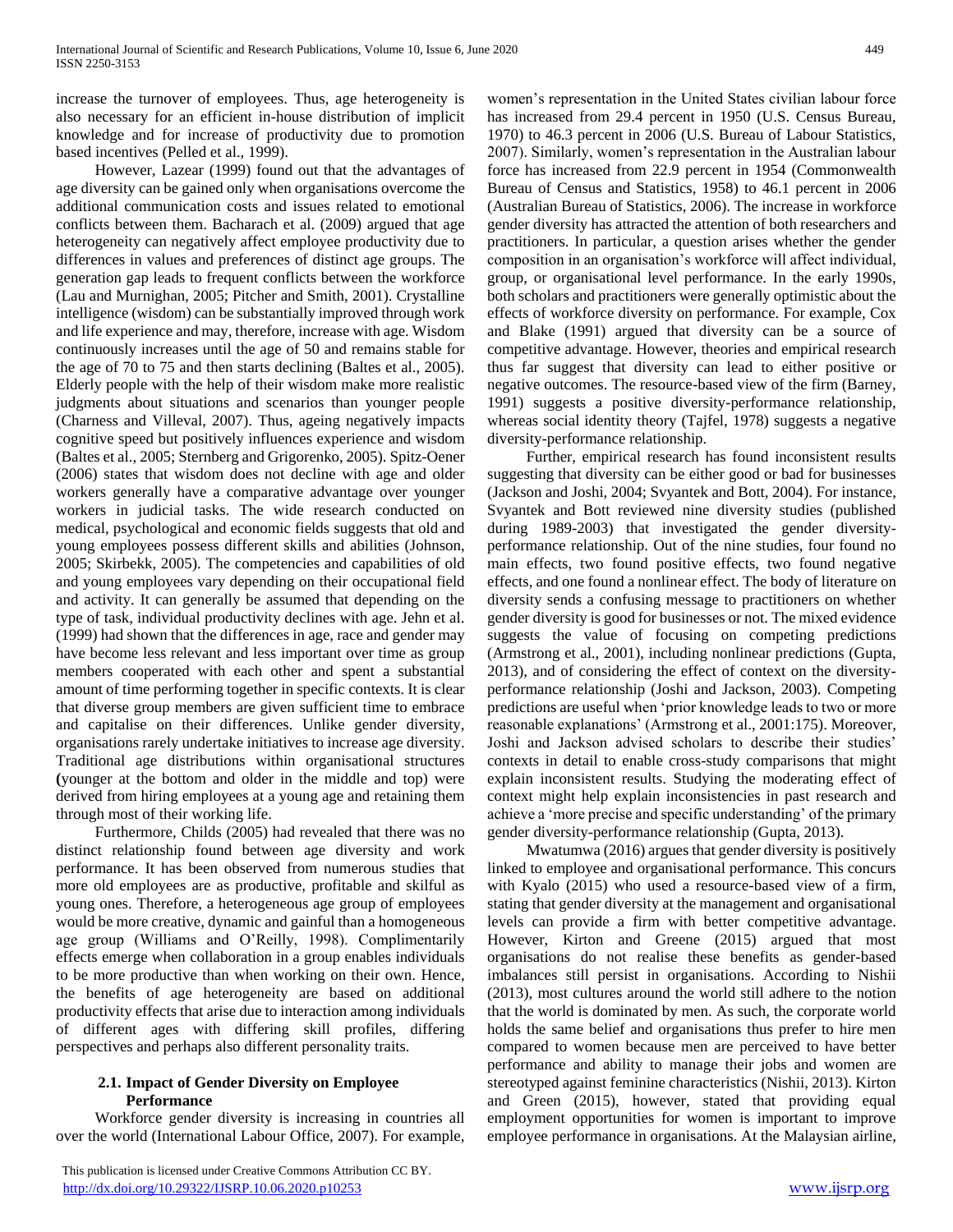Eugene et al. (2011) found out that there was a significant positive relationship between gender diversity and employee performance. Furthermore, Eugene and co-authors found out that a 10% increase of women in Airline industry for the past five decades resulted in an increase in productivity and GDP by 5% and 1%, respectively.

 According to Catalyst (2004) public sector study, gender diversity gave positive effects on organisational performance, but these positive effects may be based on a number of factors. It is, therefore, necessary to examine the relationship between gender diversity and performance of public sector organisations. For example, a study of gender-diverse and same-gender groups performing a radio assembly task revealed no performance differences between the two groups (Gupta, 2013). In this case, the nature of the task (simple and mostly physical) may be a relevant factor in the research of the latter. A more cognitive task might yield different results. These types of diversity include gender, personality and ability. Measures of performance included some combination of the quality, quantity and accuracy of teamwork. Although none of these types of diversity appeared to have significant direct effects on workforce performance, when the task to be performed is rated as highly difficult (complex), significant performance advantages may occur for the diverse groups compared to the homogeneous groups hence posing a relationship between workforce diversity and organisational performance. The study established that relations oriented workforce diversity influence performance in a way that some workers tend to work effectively with colleagues with whom they share the same attributes hence supporting the assertion by Byrne (1971) that people are attracted by people of the same social and cultural attributes.

#### **2.1. Extent of Workforce Diversity Influence on Organisational Performance**

 According to Anderson and Metcalf (2003) social category diversity is linked to differences in cultures and demographic attributes of employees. These differences can be in age, ethnicity, gender and places of origin. This diversity is associated with a mix of viewpoints, opinions and experiences at the workplace. Gender and age diversity has been associated with enhanced business performance through increased employee satisfaction and overall firm productivity which in return reduces labour costs. A productive employee on the other hand, delivers results through increased sales, costs savings, improving their job efficiency which feed to the overall bottom line results for an organisation. Employees' age diversity on the other hand is an excellent source of organisation learning that promotes innovativeness which results in new and better products and services in the market place and efficient business processes that impact the bottom line (Odhiambo, 2014). On the other hand, companies which promote gender diversity earn both professional acclaim today complemented with increased employee and customer's loyalty.

They also attract a large number of job applicants, which means they have the choice of hiring the best employees in the market which becomes a source of competitive advantage. Increased customer satisfaction is associated with an improved bottom line since customers always reward such organisations with repeat business and hence sustained revenue growth (Kochan et al., 2003).

#### **2.2. Theoretical Framework**

 The theoretical framework explains theories which are relevant to a particular research. A theory is a system of interconnected ideas that condense and organise knowledge about the world (Gupta, 2013). In this research, the theory which was adopted is the *information processing theory.*

#### **Information-Processing and Decision-making Theory**

 Gruenfeld and Neale (2006) provide a theoretical approach to describe the effects of work diversity through a framework of information and decision-making. This perspective shows how heterogeneity within a group affects the exchange of information and the ability of decision making. This theory demonstrates the potential advantages of heterogeneous groups. The framework presents that members of diverse groups have access to a greater variety of information using more contacts and networks outside the group than homogeneous team members would do. Heterogeneous groups can be simultaneously classified as ingroup or out-group members based on multiple dimensions (Hewstone et al., 2002). Groups where members of another subgroup have different functional backgrounds would be consistent with the fact that they also have different levels of education and work experiences. Because of subgroup formation, members are aware of their differences and expect to be different along informational lines. This elicits less uncertain and ambiguous environments in which members are more likely to accept their informational differences and cooperate (Rink and Ellemers, 2006).

#### **2.3. Conceptual Framework**

 The conceptual framework represents the basis of the research and it provides the interrelationships or linkages between the concepts, variables or constructs of the study. This framework results into the development of a conceptual model that tries to address the research problem and research questions of the study and provides the required answers. According to Gupta (2013), the conceptual framework attempts to explain either graphically or in narrative form the main things to be studied (i.e., key factors, constructs or variables and the presumed relationship among them). **Figure 1.0** below depicts the relationship between workforce diversity (age and gender) and organisational performance.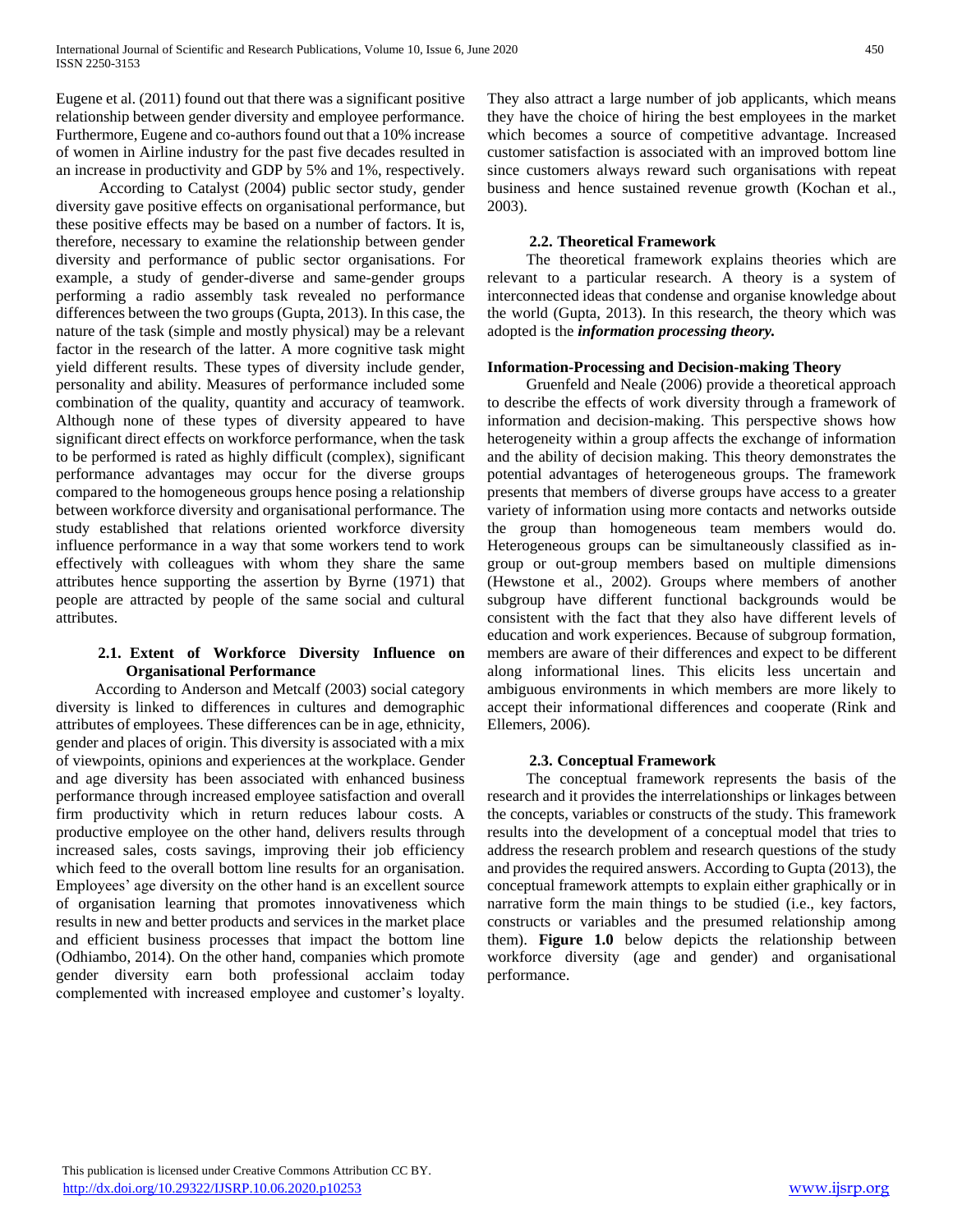## **Independent Variables**



 **Independent Variable -** The independent variables are the different forms of workforce diversity; in this case age and gender. These dimensions affect organisational performance either positively or negatively, hence, they are critical success factors.

 **Intervening variables** - An intervening variable is a hypothetical variable used to explain causal links between other variables. Intervening variables cannot be observed in an experiment (that's why they are hypothetical). Intervening variables are hypothetical constructs like corporate culture, nature of work, external environment or business strategy. As they are not "real" variables, one major limitation is that they cannot be measured. It is, therefore, impossible to quantify how much of the experimental results are due to the independent variables, and how much are due to each of the intervening variables.

 **Dependable Variable -** Several single factors acting individually have a collective impact on organisational performance at ZCSA. The success of any objective depends on the outcomes from the very many input or support activities. According to Gupta (2013), workforce diversity has a profound effect on organisational performance. Hence, organisational performance is the dependent variable in this model.

#### III. METHODOLOGY

study used a case study approach incorporating qualitative and quantitative paradigms. A descriptive research design was adopted, with Zambia Compulsory Standards Agency (ZCSA) being the focus organisation. The target population comprised a total of 103 employees from various units of the institution. Stratified random sampling technique was used to draw a sample size of 50 respondents from various hierarchical levels covering junior, middle and senior management staff with ratings being done via a Likert scale. The main data collection instruments were an open and close-ended self-administered questionnaires and interview guides. A set of descriptive statistics including frequencies, percentages, the mean and standard deviation were used to generate tables, bar graphs and pie charts to present the results of the study using SPSS version18.

## IV. FINDINGS - ANALYSIS AND DISCUSSION

#### **2.2. Impact of Age Diversity on Employee Performance**

The findings on the impact of age diversity on the performance of the employee at ZCSA using the Likert scale of five where: 5-Strongly; 4-Agree; 3-Not Sure; 2-Disagree; and 1- Strongly Disagree, evidently revealed that the respondents were in agreement that the expertise of young employees with high tech tools helps older employees to improve their knowledge on latest technologies as an influencing factor on employee and organisational performance. The individual statements standard deviations were close indicating low variations among the respondents' responses. This indicates that the respondents perceived that overall age diversity has a significant influence on employee performance. The respondents were neutral on the aspect that the risk taken by younger employees contributed to the success of the team with 3.48 as mean, though they strongly agreed on the fact that the mentoring by older employees benefited young employees in acquiring job skills at 4.34 as mean. However, Gupta (2013) shows that there was no distinct connection between age and work performance. Performance decline is more likely due to skills obsolescence than declining mental capabilities. It is observed from many studies that older employees are as productive and skilled as the young. The decline in work performance with age if any can be compensated by superior performance in other areas, such as an individual's job experience and problem-solving skills (Tempest et al., 2002).

The respondents were also in strong agreement that older employees mitigated the friction among younger employees in the team and promoted team cohesiveness by a mean of 3.7 but they were neutral on the statement that there was no emotional conflicts and anxiety within the team due to status difference between young and old employees by a mean of 3.0. The respondents also remained neutral on the aspect that they did not experience stress in the previous 12 months due to age diversity issues in their work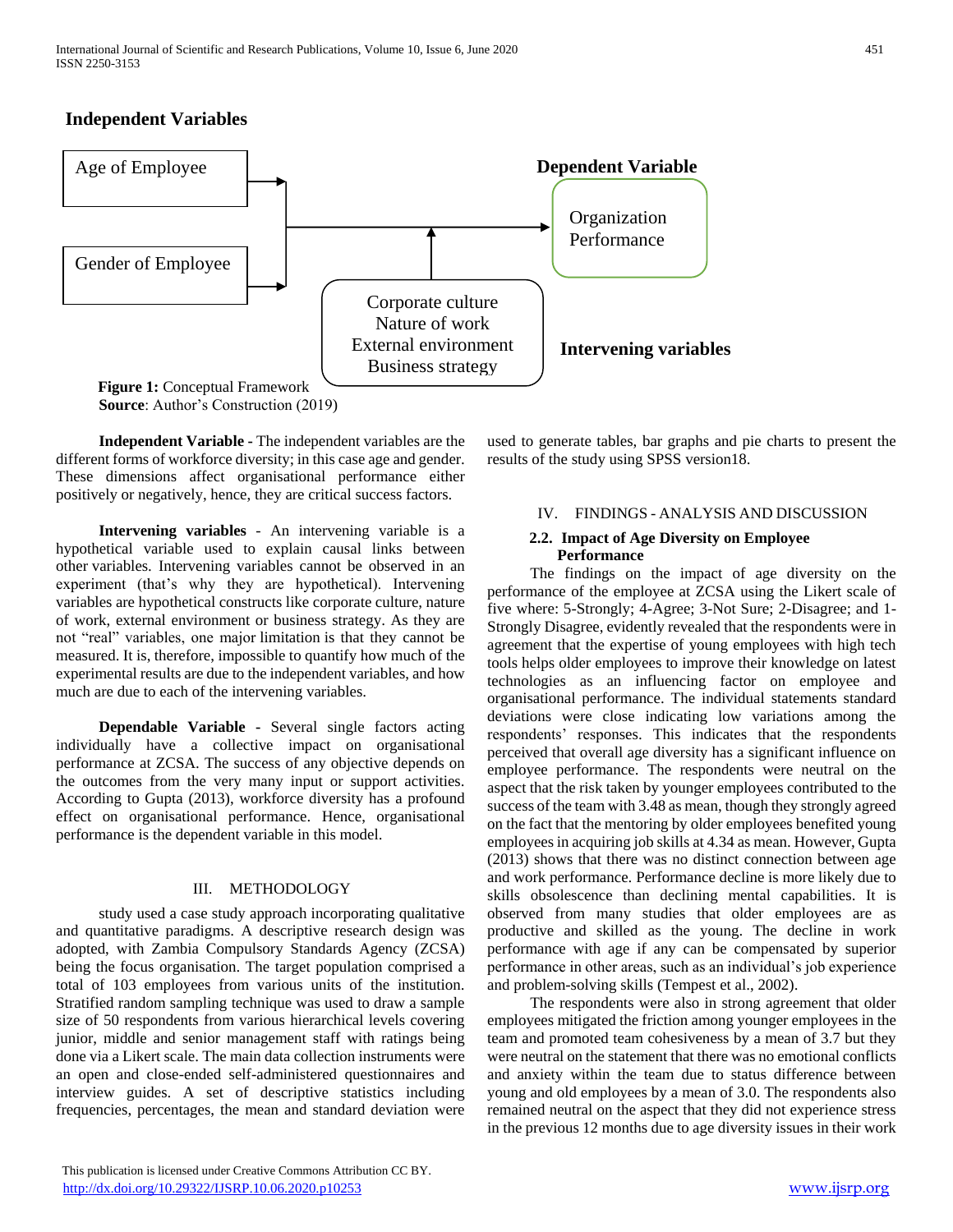place as indicated by a mean of 3.34. The majority respondents to a certain extent supported the notion that the organisation had a balanced representation of employees from different age groups as symbolised by a mean of 3.64 which this was in contrast to the study findings which showed the age group of 30-39 years at 66% as against 6% for the 20-29 years bracket. However, this may have been as a result of a sampling error which can be attributed to the selection technique. The respondents were somewhat in agreement on age diversity in the company having led to increased innovation by a mean of 3.56 implying that a relatively good number of responses were in agreement to the above claim.

#### **2.1. Effects of Gender Diversity on Employee Performance in an Organisation**

On the question of how gender diversity affects employee performance, the Likert scale of five points was used where: 5- Strongly Agree; 4-Agree; 3-Not Sure; 2-Disagree; 1-Strongly Disagree. A mean of 3.14 was scored which indicated that the respondents were neutral on the effects of gender diversity indicators as an influencing factor on organisation performance. From the standard deviation of 1.05, it was evident that the individual statements' standard deviations are close indicating low variations among the respondents' responses. This shows that respondents were not sure whether gender diversity was an important factor that affected organisational performance. Further, empirical research has found inconsistent results suggesting that diversity can be either good or bad for businesses (Jackson and Joshi, 2004; Svyantek and Bott, 2004). The body of literature on diversity sends a confusing message to practitioners on whether gender diversity is good for businesses or not. The mixed evidence suggests the value of focusing on competing predictions (Armstrong et al., 2001), including nonlinear predictions (Gupta, 2013), and of considering the effect of context on the diversityperformance relationship (Joshi and Jackson, 2003).

Mwatumwa (2016) argues that gender diversity is positively linked to employee and organisational performance. This concurs with Kyalo (2013) who used a resource based-view of a firm, stating that gender diversity at the management and organisational levels can provide a firm with better competitive advantage. However, Kirton and Greene (2015) argued that most organisations do not realise these benefits as gender-based imbalances still persist in organisations. The respondents were also somewhat not sure that ZCSA had an equal gender representation as scored by the mean of 2.9. This is evidenced by the sampled respondents who were represented by males at 70% and females at 30% from the sample size of 50. Gender-based differences in the organisation are fortified and justified by generalisations and preferences that describe positive attributes and hence a higher obvious quality to the males (Cunningham, 2008). In other words, organisations have a preference to contract male workforce compared to female since they should have better performance and abilities to manage their jobs. While respondents were not sure whether gender diversity in the company had increased employee satisfaction or not as shown by the mean of 3.08, they also remained neutral on the aspect of gender diversity having led to improved customer compliance and loyalty as substantiated by the mean of 3.14.

According to Selveraj (2015), gender diversity was found to be positively affecting employee performance even though it was not an area of concern in the organisation studied. There was also neutrality among respondents that gender diversity programmes had increased the number of job applicants of either gender as scored by the mean score of 3.46. This may imply that the gender diversity programmes could still be new in the organisation as the current gender distribution does not support this claim.

#### 2.2. **Extent to which Workforce Diversity Influences on Organisational Performance**

The third and final objective of the study was to determine to what extent workforce diversity influenced organisational performance. The investigation also bordered on a Likert scale of one to five where: 5-Strongly Agree; 4-Agree; 3-Not Sure; 2- Disagree; 1-Strongly Disagree. The results came out with a data mean of 3.58, which evidenced that the respondents were somehow in agreement that workforce diversity influences organisational performance. From the standard deviation of 0.9, it was evident that the individual statements' standard deviations were close indicating low variations among the respondents' responses. As for the individual statements' mean, respondents were agreed on the fact that workforce diversity had enhanced employee efficiency as it had a mean of 3.82 while respondents were not sure whether workforce diversity had reduced labour costs as the rating had a mean of 3.30 with a standard deviation of 1.05. Respondents were agreed on the fact that workforce diversity had improved employee performance as it had a mean of 3.62 and standard deviation of 0.85.

#### V. DISCUSSION

The study has unequivocally revealed that there is a significant positive relationship between age diversity and employee performance of employees of ZCSA. This is in line with the findings of Wegge et al. (2008). From the responses gathered, employees indicated that they felt comfortable working with either older or younger employees. Others felt positive about being involved in teams that consist of employees with varying ages as this improves their performance. However, this finding disagrees with the result of Weiliang et al. (2011). A negative effect of age diversity and employee performance could be as a result of the assumption that older employees may be less efficient and effective because of deteriorating strength due to age (Schlick et al., 2013). Nonetheless, older employees are also believed to show higher level of performance due to the reservoir of knowledge and experience gained over the years. Further, the younger employees based on the current generation are open to technology and new ways of carrying out their jobs easily and quickly while older employees may be less effective due to deteriorating strength owing to age. Moreover, age diversity within the organisation allows the technologically savvy younger employees to share their technical competencies with the older generation within the firm. The older workforce on the hand, bestow on the younger workforce with the business standard and operation procedures that add to the sustenance of productivity and performance within the organisation. Additionally, for organisations that either want to achieve or retain a competitive advantage, age diversity allows for opportunities for creativity and innovation that precipitate product and service enhancements. Hence, having different age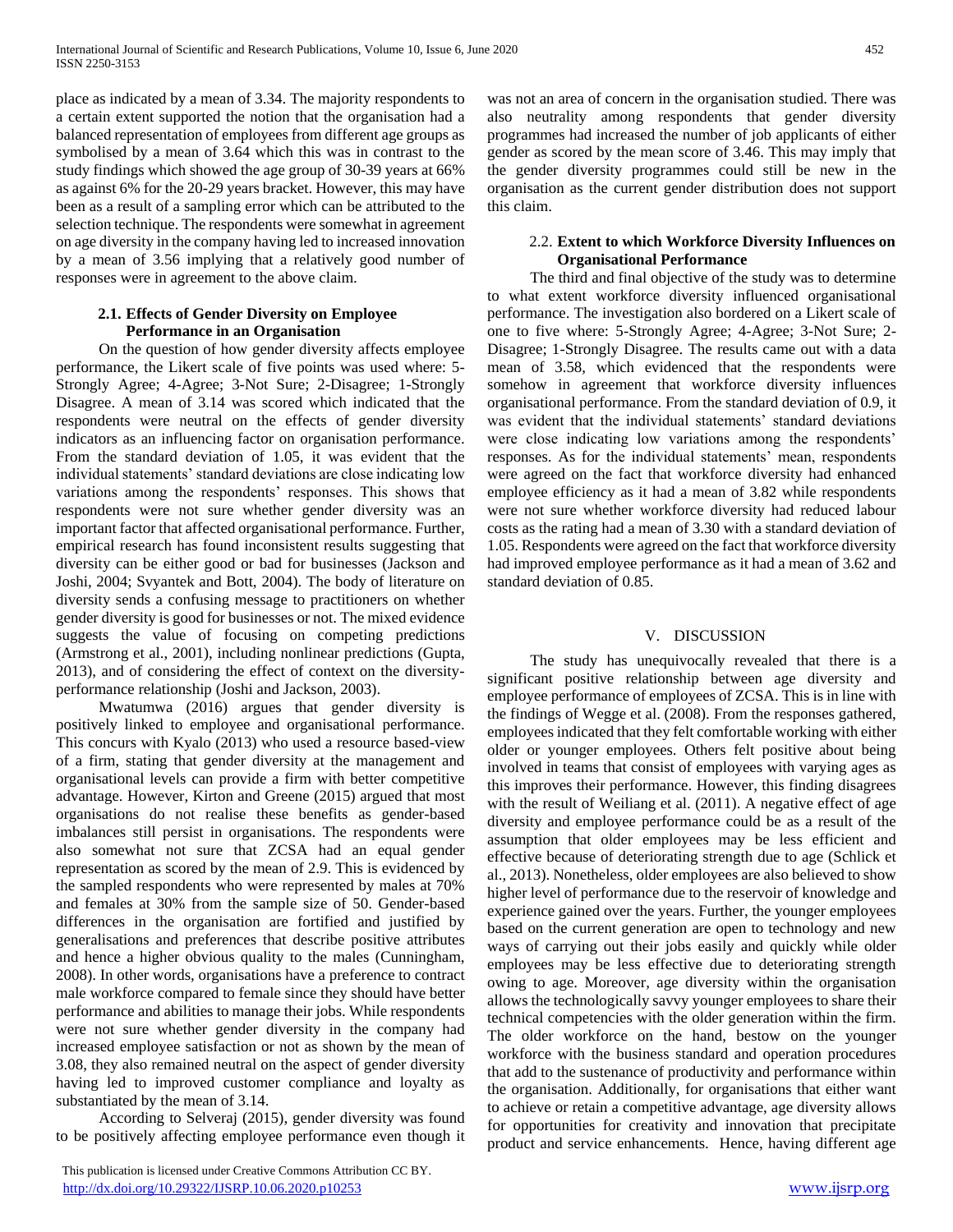groups in the workplace can affect performance either positively or negatively and the HR department needs to carefully craft policies aimed at maximising the returns of organizations based on this diversity praxis.

On the other hand, the study revealed that there is a significant positive relationship between gender diversity and employee performance of employees of ZCSA. From the survey, most of the respondents agreed that the organisation does not discriminate when it comes to employing different gender into the organisation and there is equal opportunity for females to develop on their career. This shows that the management at ZCSA adhere to the diversity policies and implements best practices. This study does not support the claim of defuse Arokiasany (2013) that organisational leaders prefer to hire more male employees than female because it is believed that the male have the capacity to be highly effective than the female employees. Based on the result of the data analysed herein and the study hypothesis tested, it is evident that gender diversity has a significant positive relationship with employee performance. This result is in line with the findings of Weiliang et al. (2011); Baligasima (2013); and Raaza-Naqvi et al. (2013). However, negative attitudes like stereotype, prejudice, discrimination and sexual harassment on and against opposite gender can account for the negative effect of gender diversity on employee performance. This can account for inconsistencies in employee performance. Besides, organisations that create an inclusive environment for all employees irrespective of gender and create policies that eliminate discrimination from the workplace can benefit from gender diversity (Milliken and Martins, 1996). A significant relationship between gender diversity and work performance could also mean that some employees like to work with opposite gender so long as they can carry out their job professionally.

Over and above, the study established that respondents agreed that employee diversity affects employee satisfaction and labour costs, employee quality and performance with the most significant impact being on employee quality and performance in terms of diverse skills, creativity, problem-solving and flexibility and customer satisfaction. This is in agreement with Cox's (2001) study findings. The respondents suggested ways through which the organisation could improve employee diversity in order to improve their organisation performance. According to the findings, some of the respondents indicated that enhancing gender diversity would in turn enhance employee diversity as a prerequisite for suitable performance. It was also argued that, with declining homogeneity in the employee, it has become crucial for organisations to develop equal opportunities and diversity management policies to retain the skills of employees with diverse backgrounds in order to protect their competitive position in the marketplace (Shaw, 2003; Gilbert and Ivancevich, 2000).

#### VI. CONCLUSION

The study findings demonstrate that age diversity is a very crucial resource for organisations that intend to maintain a sustainable workforce in order to enhance the performance and sustainability. For most organisations, age diversity facilitates the development of a leadership pipeline within the firm as younger employees are available for training by the aged employees on organisational processes. By allowing the establishment of a

 This publication is licensed under Creative Commons Attribution CC BY. <http://dx.doi.org/10.29322/IJSRP.10.06.2020.p10253> [www.ijsrp.org](http://ijsrp.org/)

leadership pipeline, age diversity not only facilitates the creation of a pool of competent employees but allows the organisation to sustain its way of doing business including "best practices." On the other hand, gender diversity is a vital factor for organisational performance. This is because it has both internal and external values that facilitate organisational performance. Achieving gender diversity is not only important because it is the right thing to do in society in which gender equality is a major issue, but it also has the potential to facilitate the attainment of internal and external corporate objectives. The value of gender diversity for intra-organisational decision-making and problem solving has been determined by several studies. The value of boardroom gender diversity in the corporate decision-making and the determination of a sustainable corporate strategy have also been found to be true. Finally, the value of workforce gender diversity for creativity and innovativeness, quality of management, services and products has also been established in some studies. The inclusion of both women and men in the boardroom and management of the organisation has also been found to add to corporate reputation and job satisfaction, all of which are crucial for their value to overall corporate performance. According to the study findings, the null hypotheses are rejected and alternative hypotheses accepted while stating that age and gender have a significant positive impact on employee performance in an organisation and should be embraced as such.

#### **REFERENCES**

- [1] Akanni, P.O., Oke, A.E. and Akpomiemie, O.A. (2015). The impact of environmental factors on building project performance in Delta State, Nigeria. Human Resources Journal, 11(1), 91-97.
- [2] Algahtani, A. (2013). "Diversity in the corporate setting." International Journal of Business and Social Science 4(14). [Online] Available from: www.publicscienceframework.org/journal /paperInfo/ajmr?paperId=2611. [Accessed 12th February 2019].
- [3] Anderson, B. and Metcalf, N. (2003). Diversity: stacking up the evidence. Chartered Institute of Personnel and Development Journal, Vol. 48 No. 4.
- [4] Armstrong, J.S., Brodie, R.J., and Parsons, A. G. (2001). Hypotheses in marketing science: Literature review and publication audit. Marketing Letters, 12: pp. 171-187.
- [5] Arokiasamy, A.R.A. (2013). Literature review on workforce diversity, employee performance and organisational goals: A concept paper. Researchers World, 4(4), p. 58.
- [6] Assimeng, M. (2012). Social structure of Ghana. A study in persistence and change. Ghana Publishing Corporation, Assembly Press.
- [7] Australian Bureau of Statistics (2006). Labour force status by age by sex. [Online] Available from: http://www.abs.gov.au/websitedbs/D3310114.nsf/Home/census. [Accessed 4th January 2019].
- [8] Bacharach, S.B. Bamberger, P.A. and Vashdi, D. (2005). Diversity and homophily at work: Supportive Relations among White and African-American Peers. Academy of Management Journal. 2005; 48: pp. 619–44.
- [9] Backes-Gellner, U. and Veen, S. (2015). Positive effects of ageing and agediversity in innovative companies. Human Resource Management Journal, 23(3), pp. 279-295
- [10] Baligasima, Y. (2013). The Relationship Between Workforce Diversity and Performance of Jinja Regional Referral Hospital, Uganda (Master's Thesis). [Online] Available from: http://www.academia.edu/7825258/Workforce\_Diversity\_and\_Performance . [Accessed 12th February 2019].
- [11] Baltes, P.B., Freund, A., and Li, S. (2005). 'The psychological science of human ageing', In Johnson, M.L. (ed.) Cambridge handbook of age and ageing, Cambridge: Cambridge University Press, pp. 47-71.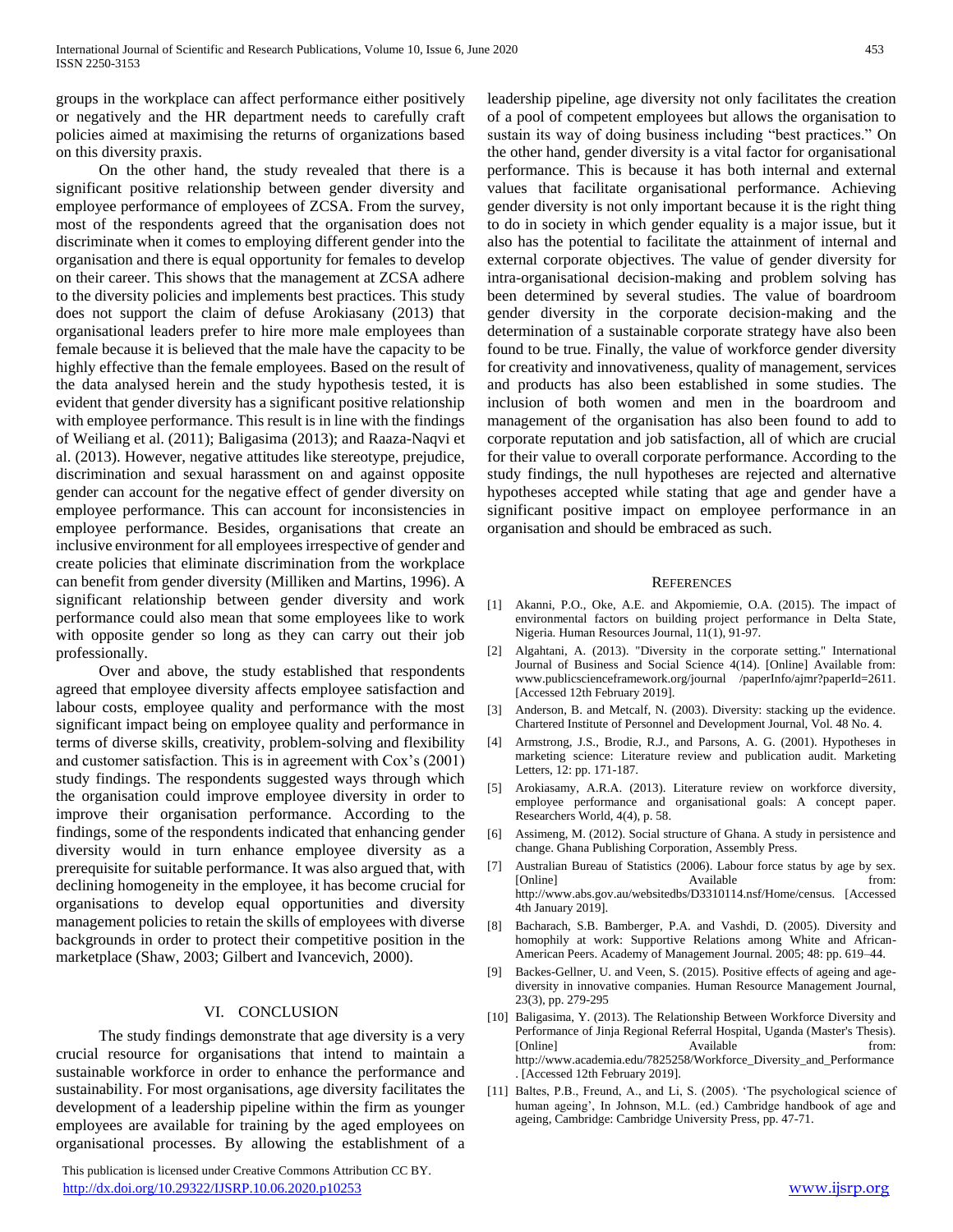- [12] Barak, M. (2000). The inclusive workplace: an ecosystems approach to diversity management. Social Work. Vol. 45, No. 4. pp. 339–352.
- [13] Barney, J.B. (1991). Firm Resources and Sustained Competitive Advantage. Journal of Management, Vol. 17, pp. 99–120.
- [14] Barrington, L. and Troske, K. (2001). Workforce diversity and productivity: An analysis of employer-employee matched data. Strategic Management Journal, 10, 107–124.
- [15] Becker, G. (1971). The Economics of Discrimination. Series: (ERS) Economic Research Studies. New York: A. Knopf.
- [16] Bhatia, S. (2008). Genetic diversity in Kheri a pastoralists developed Indian sheep using microsatellite markers. Indian Journal of Biotechnology, 108- 112.
- [17] Boehm, S.A., and Kunze, F. (2015). Age diversity and age climate in the workplace. In Aging workers and the employee-employer relationship. New York, USA: Springer International Publishing.
- [18] Brown, S.L. (2008). Diversity in the Workplace: A Study of Gender, Race, Age, and Salary Level. UMI Number: 3297416 by Pro-Quest Information and Learning Company.
- [19] Bryman, A. (2012). Social Research Methods, 4th Edition, Oxford University Press.
- [20] Byrne, D. (1971). The attraction paradigm. New York: Academic Press
- [21] Cardoso, A. R., Guimarares, P. and Varejao, J. (2011). Are older workers worthy of their pay? An empiri¬cal investigation of age-productivity and agewage nexuses. De Economist, 159 (2), pp. 95-111.
- [22] Carr-Ruffino, N. (2005). Making diversity work. Upper Saddle River, NJ: Pearson Education.
- [23] Carter, D.A. Simkins, B.J., and Simpson, W.G. (2003). Corporate governance, board diversity, and firm value. Financial Review 38, pp. 33-53.
- [24] Catalyst Inc., (2004) Catalyst census of women board directors of the fortune 500 ten years later: Limited progress, Challenges Persist. New York.
- [25] Charness, G. and Villeval, M.C. (2009). "Cooperation and Competition in Intergenerational Experiments in the Field and the Laboratory," Post-Print halshs-00464388, HAL.
- [26] Chatman, B. (2008). Being different yet feeling similar: the influence of demographic composition and organisational culture on work processes and outcomes. Administrative Science Quarterly. Vol. 43, No. 4. pp749– 780.
- [27] Chatman, J. and Jehn, K. (2007). Assessing the relationship between industry characteristics and Organisational culture: How different can you be? Academy of Management Journal, 35, 522.
- [28] Childs, J. (2005). Managing Workforce Diversity at IBM. A Global Human Resource Topic that has arrived. Human Resource Management 44 (1), 73- 77.
- [29] Commonwealth Bureau of Census and Statistics (1958). Official year book of the Commonwealth of Australia. Canberra: Commonwealth Bureau of Census and Statistics.
- [30] Cooper, D.R. and Schindler, P.S. (2012). Business Research Methods. 11th Edition. New York: McGraw-Hill.
- [31] Cordero, F. (2006). Gender and race/ethnic composition of technical work groups: relationship to creative productivity and morale. Journal of Engineering and Technology Management. Vol. 3. No. 13. pp. 205–221.
- [32] CSO. (2012). Zambia Population and Housing Census. Lusaka: Government printers.
- [33] Cox, T.H. (2001). Cultural diversity in organisations: theory, research and practice. San Francisco, CA: Berrett-Koehler. Human Resource Development Review, Vol. 7.
- [34] Cox, H. (2003). Encouraging creativity. Business and Economic Review, 40, pp. 26–28.
- [35] Cox, T.H. and Blake, S. (1991). Managing cultural diversity: Implications for organisational competitiveness. Academy of Management Executive, 5(3), pp. 45-46.
- [36] Cunningham, G.B. (2008). "Creating and sustaining gender diversity in sport organisations." Sex Roles 58(1-2): pp. 136-145.
- [37] Dimovski, W. and Brooks, R. (2006). The pricing of property trust IPOs in Australia. The Journal of Real Estate Finance and Economics, 32, 185-199. [Online] Available from: http://dx.doi.org/. [Accessed 3rd January 2019].
- [38] De Vaus, D. (2002). Surveys in Social Research (5th ed.), London: Routledge.

 This publication is licensed under Creative Commons Attribution CC BY. <http://dx.doi.org/10.29322/IJSRP.10.06.2020.p10253> [www.ijsrp.org](http://ijsrp.org/)

- [39] Dwyer, S. Richard, O.C. and Chadwick, K. (2003). Gender diversity in management and firm performance: The influence of growth orientation and organisational culture. Journal of Business Research, 56, pp. 1009-1019
- [40] Eagly, A. H., and Wood, W. (1991). Explaining sex differences in social behaviour: A meta analytic perspective. Personality and social psychology bulletin, 17, pp. 306-315.
- [41] Elsaid, M. (2012). "The Effects Of Cross Cultural Diversity on Employee Performance In Egyptian Pharmaceutical Organisations", Business & Management Research Journal Vol 1. No. 4 pp 162-179.
- [42] Eugene, C., Lee, K., Tan. S., Tee, S. and Yang, P. (2011). Effects of workforce diversity on employee performance. Journal of Social Science, 20(1), 173-198.
- [43] Finkelstein, M. J. Frances, C. Jewett, F.I. and Scholz, B.S. (2000). Dollars, distance, and online education: The new economics of college teaching and learning. Phoenix, AZ: Oryx.
- [44] Frink, D.D., Robinson, R.K., Reithel, B. Arthur, M.M., Ammeter, A.P., Ferris, G.R., Kaplan, D. M., and Morristte, H. S. (2003). Gender demography and organisational performance: A two-study investigation with convergence. Group & Organisation Management, 28: 127-147.
- [45] Gilbert, G. and Ivancevich, M. (2000). Valuing diversity: a tale of two organisations. Academy of Management Executive. Vol. 14, No. 1. pp. 93– 105.
- [46] Gillespie, J.J., Brett, J.M. and Weingart, L.R. (2000). Interdependence, social motives, and outcome satisfaction in multiparty negotiation. European Journal of Social Psychology, 30, 779 797.
- [47] Göbel, C. and Zwick, T. (2012). Age and productivity: sector differences. De Economist, 160 (1), pp. 35-57.
- [48] Graen, G. B. (2003). Interpersonal Workplace Theory at the Crossroads. In G. B. Graen (Ed.) Dealing with Diversity, LMX Leadership: The Series, (Vol. 1 pp. 145-182), Greenwich, CT: Information Age Publishing, Inc.
- [49] Gruenfeld, H. and Neale, P. (2006). Group composition and decision making: How member familiarity and information distribution affect process and performance. Organisational Behaviour and Human Decision Processes, Vol. 67 No. 1, pp. 1-5.
- [50] Gupta R. (2013). "Workforce Diversity and Organisational Performance", International Journal of Business Management Invention, Vol 2. Issue 61, pp 36-44. Society, 17: No. 1, pp 101-120
- [51] Hamilton, A. Wolpert, D.M. and Frith, U. (2004). Your own action influences how you perceive another person's action. Current Biology 14: 493-8.
- [52] Heilman, M.E. Block, C.J., Martell, R.F. and Simon, M. (1989). Has anything changed? Current characterisations of men, women, and managers. Journal of Applied Psychology, 74, pp. 935-942.
- [53] Herring, G. (2005). Does Diversity Pay? Race, Gender, and the Business Case for Diversity, American Sociological Review, 2009, Vol. 74 pp.208– 224.
- [54] Herring, S.C., Kouper, I. Scheidt, L.A. and Wright, E. (2005). "Women and Children Last: The Discursive Construction of Weblogs." In "Into the Blogosphere: Rhetoric, Community, and Culture of Weblogs," edited by Gurak, L. Antonijevic, S. Johnson, L. Ratliff, C. and Reyman, J. University of Minnesota. [Online] Available from: http://blog.lib.umn.edu/blogosphere/women \_and\_children.html. [Accessed 3rd January 2019].
- [55] Hewstone, M., Rubin, M., and Willis, H. (2002). Intergroup bias. Annual Review of Psychology, 53, pp. 575–604.
- [56] Ilmakunnas, P. and Ilmakunnas, S. (2011). Diversity at the workplace: whom does it benefit? De Econo¬mist, 159 (2), pp. 223-255.
- [57] International Labour Office (2007). Yearbook of labour statistics (6th ed.). Geneva: International Labour Office.
- [58] Jackson, S.E. and Joshi, A. (2004). 'Diversity in social context: a multiattribute, multilevel analysis of team diversity and sales performance,' Journal of Organisational Behaviour, Vol. 25, no.6, pp.675-702.
- [59] Jayne, M.E.A. and Dipboye, R.L. (2004). Leveraging diversity to improve business performance research findings and recommendations for organisations. Human Resource Management, Winter 2004, 43(4), pp. 409– 424.
- [60] Jehn, K.A. (1997). 'A multi method examination of the benefits and the detriments of intra-group conflict,' Administrative science Quarterly, Vol.40, pp.256-282.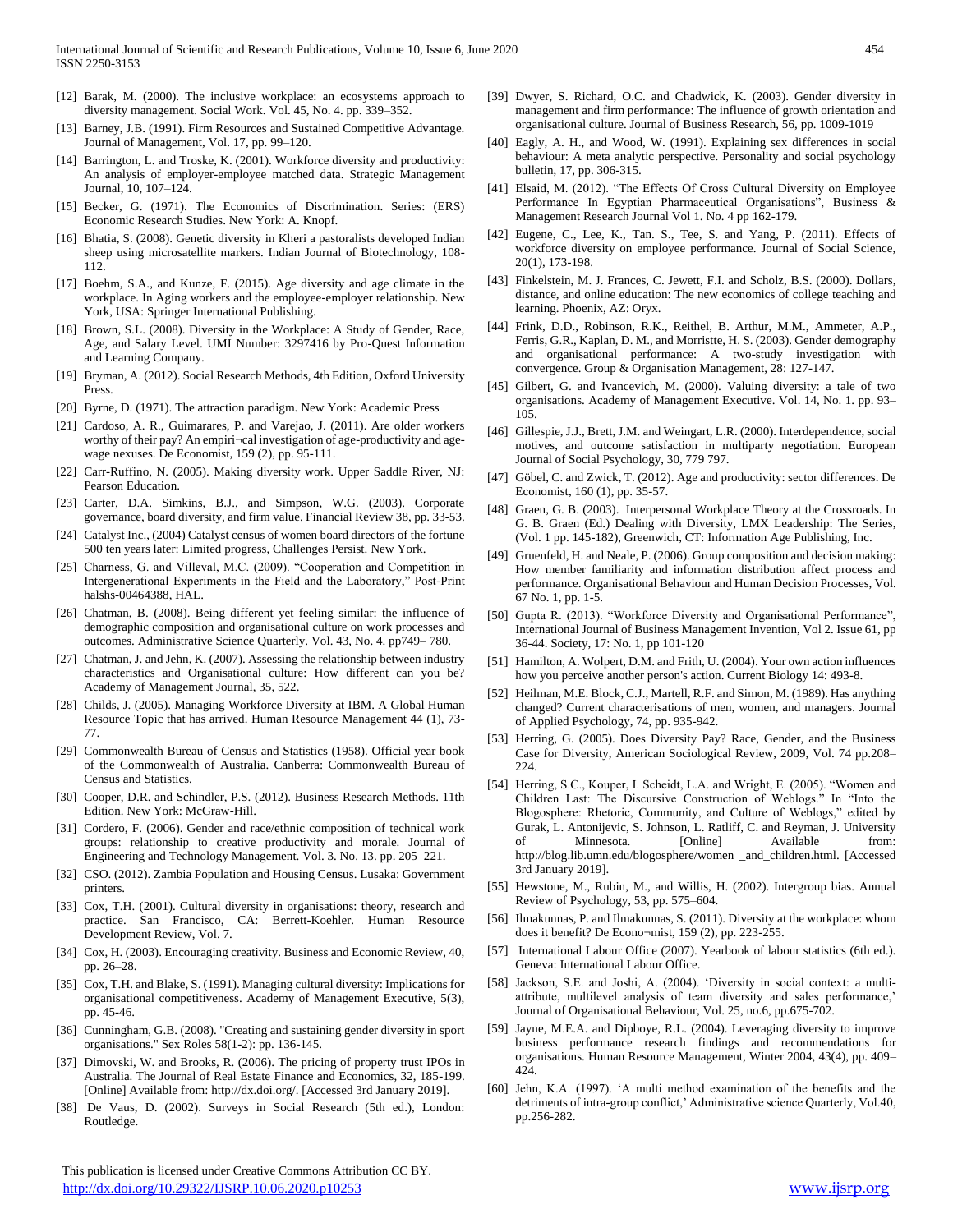- [61] Jehn, K.A., Gregory B., North Craft., and Neale, M.A. (1999). 'Why differences make a difference: A field study and diversity, conflict, and performance,' Administrative Science Quarterly, Vol. 44, no.4, pp.741-763.
- [62] Johnson, S. (2005). Connecting diversity efforts in the work place with business mission, goals, and objectives. Performance Improvement Quarterly, Newbury Park, CA.
- [63] Joshi, A., and Jackson, S.E. (2003). Managing workforce diversity to enhance cooperation in organisations. In M.A. West, D. Tjosvold, & K. Smith (Eds.), International handbook of organisational teamwork and cooperative working: 277–296. New York: Wiley.
- [64] Kirton, G., and Greene, A.M. (2015). The dynamics of managing diversity: A critical approach. Abington, USA: Routledge Publication.
- [65] Knight, D., Pearce, C.L., Smith, K.G., Olian, J.D., Sims, H.P., and Smith, K.A., (1999). Top management team diversity, group process, and strategic consensus. Strategic Management Journal, 20, pp. 445-465.
- [66] Kochan, T., Bezrukova, K. Ely, R., Jackson, S., Joshi, A., Jehn, K, and Thomas, D. (2003). The effects of diversity on business performance: Report of the diversity research network. Human Resource Management. 42 (1): 3- 21. ISSN: 0090-4848
- [67] Kogan, N., and Shelton, F.C. (1960). 'Differential cue value of age and occupation in impression formation,' Psychological Reports, Vol.7, pp. 203- 216.
- [68] Kombo, K.D. and Tromp, D.L.A. (2012). Proposal and thesis writing. Nairobi: Paulines Publications Africa.
- [69] Kossek, E., Lobel, S.A. and Brown, J. (2005). Human resource strategies to manage workforce diversity examining the business case. Business Science Journal, 23(7), pp. 23-35.
- [70] Kremer, M. (1993). "Population Growth and Technological Change: One Million B.C. to 1990", Quarterly Journal of Economics 108:3 (August), pp. 681-716 [Online] Available from: http://www.jstor.org/stable/2118405 [Accessed 4th January 2019].
- [71] Kulik, C.T. and Robertson, L. (2008). Common goals and golden opportunities: Evaluations of diversity education in academic and organisational settings. The Academy of Management Learning and Education, 7(3), pp. 309–331.
- [72] Kumari, V, Gudjonsson, G.H. and Raghuvanshi, S. (2013). Reduced thalamic volume in men with antisocial personality disorder or schizophrenia and a history of serious violence and childhood abuse. European Psychiatry 28: pp. 225–234.
- [73] Kundu, S.C. (2003). Workforce diversity status: A Study of employees reactions, industrial management & data systems,  $103$  (4), pp.  $215 - 226$ .
- [74] Kunze, F., Boehm, S. and Bruch, H. (2009). Age diversity, age discrimination, and performance consequences – A Cross Organisational Study. Performance in decision-making groups with diverse members. Human Resource, 103-3 59.
- [75] Kyalo, J.M.K. (2015). Effect of diversity in workplace on employee performance in the banking industry in Kenya. Strategic Journal of Business & Change Management, 2(2).
- [76] Lau, D.C., and Murnighan, J.K. (2005). 'Interactions within groups and subgroups: The effects of demographic faultlines,' Academy of Management Journal, Vol.48, no.4, pp. 645-659.
- [77] Lazear, E.P. (1979). Why is there mandatory re¬tirement? Journal of Political Economy, 87 (6), pp. 1261-1284.
- [78] Leonard, J. and Levine, S. (2003). Diversity, discrimination and performance. p. 40. California: Institute for research on labour and employment, UC Berkeley.
- [79] Madiha, A., Niazi, M., and Abbasi, R. (2003). Workforce diversity. ROI. [Online] Available from: http://www.slideshare.net/leomaryslideshare/workforce-diversityppt-2003. [Accessed 3rd January 2019].
- [80] Mayer, R.C., Warr, R.S., and Zhao, J. (2016). Does employee treatment and workforce diversity impact corporate innovative efficiency? Journal of Psychological Review, 4(23), pp. 123-134.
- [81] Mbilima, C. (2016). Driving Change to Encourage Gender Diversity in Zambian Utilities' Workforce. [Online] Available from: http://www.iwanetwork.org/driving-change-to-encourage-gender-diversity-in-zambianutilities-workforce/. [Accessed 1st February 2019].
- [82] McMillan-Capehart, A. (2006). "Heterogeneity or homogeneity." Performance improvement quarterly 19(1): 83-98.

 This publication is licensed under Creative Commons Attribution CC BY. <http://dx.doi.org/10.29322/IJSRP.10.06.2020.p10253> [www.ijsrp.org](http://ijsrp.org/)

- [83] Mensi-Klarbach, H., Hanappi-Egger, E., and Ukur, G. (2013). Institutional Change: The impact of Zambia's new Constitution on the Diversity of the Public Service Sector.
- [84] Milliken, F.J., and Martins, L.L. (1996). Searching for Common Threads: Understanding the Multiple Effects of Diversity on Occupational Groups. Academy of Management Review, 21, 403-433.
- [85] Mugenda, M.O. and Mugenda, A. (2003). Research Methods: Qualitative and Quantitative Approaches, Acts Press, Nairobi.
- [86] Muyoyeta, L. (2012). "Women, Gender and development". Women for Change Zambia, Publication.Pdf.
- [87] Mwatumwa, A.S. (2016). Effect of workforce diversity on employee work performance: a study of the county government of Mombasa. Masters dissertation, University of Mombasa, Kenya.
- [88] Ngao, E. and Mwangi, C. (2013). Effects of managing gender of employees in enhancing organisational performance. A Case Study of Kenya Ports Authority. European Journal of Business and Management, 5(21), pp. 50-62.
- [89] Nishill, L. H. (2013). The benefits of climate for inclusion for gender-diverse groups. Academy of Management Journal, 56(6), pp. 1754-1774.
- [90] Nkomo S.and Cox, T. (1993). "Race and Ethnicity." "In Handbook of Organisational Behaviour". Ed. Influence Of Growth Orientation And Organisational Culture", Journal Of Business Research, Vol 27, Golembiewski. New York, NY.
- [91] Odhiambo, O. W. (2014). Workforce diversity and its effects on employee performance: a case of Mbita sub county Homa-Bay County in Kenya (Doctoral dissertation, Moi University).
- [92] Opstal, E. V. (2009). Management Diversity. The relationship between the management of ethnic cultural, pp. 25-46.
- [93] Ozemenbhoya, D.E. Ogedengbe, D.O. and Rebman, C.M. Jr. (2012) Achieving Unity in Diversity through Cross Cultural Management of Resources. [Online] Available from: https://www.iiste.org/Journals/index.php/EJBM/article/viewFile/11759/121 16. [Accessed 3rd January 2019].
- [94] Pfeifer, C and Wagner, J (2013). Age and gender effects of workforce composition on productivity and profits: Evidence from a new type of data for German enterprises. Leuphana University Lueneburg, Institute of Economics, and IZA, Bonn, Germany.
- [95] Pitcher, P. and Smith, A.D. (2001). 'Top Management Team Heterogeneity: Personality, Power, and Proxies,' Organisation Science, Vol. 12, no.1, pp.1- 18.
- [96] Phiri, B. (2015). Central Statistical Office in Perspective Standard of Living Survey. The Post. Lusaka, Tuesday 5 June, p.1.
- [97] Prat, A. (2002). "Should a Team Be Homogeneous?" European Economic Review 46(7): 1187- 1207.
- [98] Raaza-Naqvi, S. M., Ishtiaq, M., Kanwai, N., Butt, M. U., and Nawaz, S. (2013). Impact of Gender Diversity on Team Performance: The Moderating Role of Organisation Culture in Telecom Sector of Pakistan. Asian Journal of Social Science and Humanities, 2(4), 1228-1235.
- [99] Richard, O. (2006). Racial diversity, business strategy and firm performance: a resource-based view, Academy of Management Journal, Vol. 43, pp. 164- 77.
- [100]Richard, O. C. and Shelor, R. M. (2002). 'Linking top management team age heterogeneity to firm performance: Juxtaposing two mid-range theories,' International Journal of Human Resource Management, Vol. 13, no.6, pp. 958-974.
- [101]Rink, F., and Ellemers, N. (2006). The cost and benefits of work, style, diversity, and informational diversity on work process and work outcomes in task groups: A multi-method study. Leiden, the Netherlands: Leiden University.
- [102]Rwigema, H. and Venter, R. (2011). Advanced Entrepreneurship. 5th Impression. Cape Town: Oxford University Press.
- [103]Saunders, M., Lewis, P. and Thornhill, A. (2012). Research Methods for Business Students. 6th Ed. UK: Pearson Education Limited.
- [104]Saris, W. E. and Gallhofer, I. N. (2014). Design, evaluation and analysis of questionnaires for survey research. Second Edition. Hoboken, Wiley.
- [105]Schlick, C. M., Frieling, E., and Wegge, J. (2013). Age-Differentiated Work Systems. New York: Springer Heidelberg.
- [106]Sekaran, U. (2012). Research methods for business: A Skill Building Approach (6th ed.). New York: John Wiley & Sons Inc.